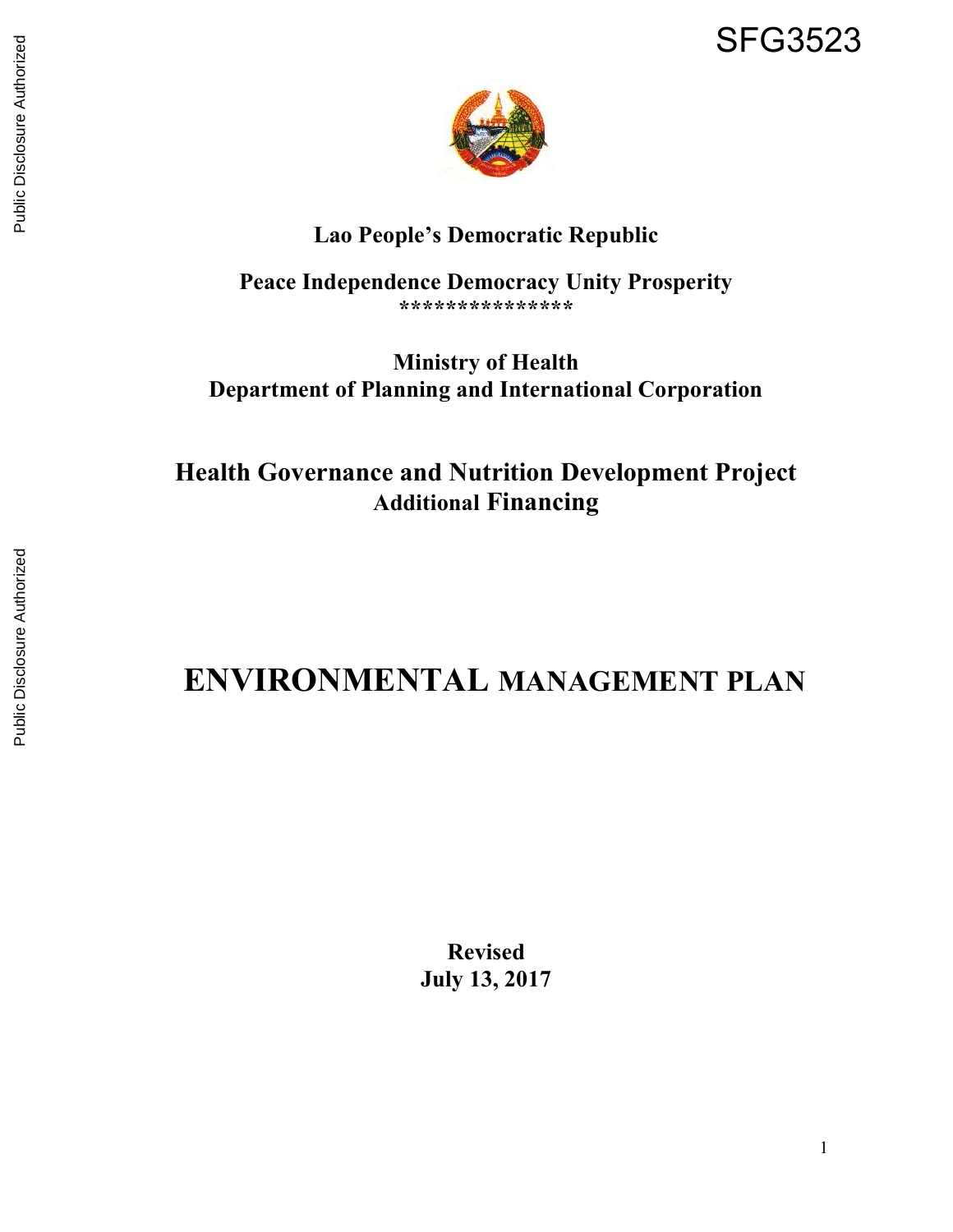# **Table of Content**

| 1.                                                                              |  |
|---------------------------------------------------------------------------------|--|
| 2.                                                                              |  |
| 3.                                                                              |  |
|                                                                                 |  |
| 4.1                                                                             |  |
| 4.2                                                                             |  |
|                                                                                 |  |
| 5.1                                                                             |  |
| 5.2                                                                             |  |
|                                                                                 |  |
| 6.1                                                                             |  |
| 6.2.                                                                            |  |
| 7.                                                                              |  |
| 8.                                                                              |  |
| 9.                                                                              |  |
|                                                                                 |  |
|                                                                                 |  |
|                                                                                 |  |
| Table 2: Mitigation measures potential environmental impacts and responsibility |  |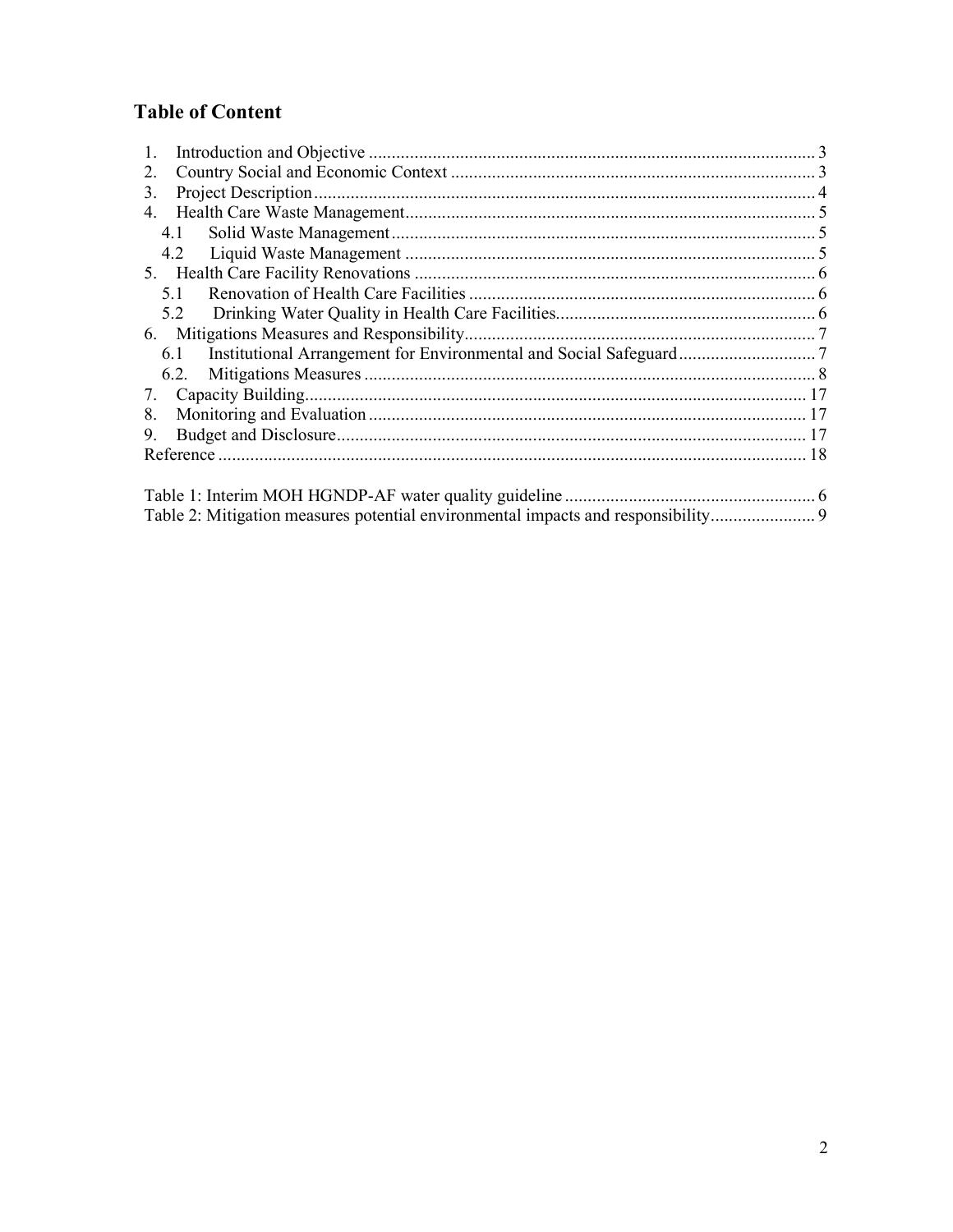#### 1. Introduction and Objective

1. The activities under the Health Governance and Nutrition Development Project - Additional Financing (HGNDP-AF) will not finance any input-based civil works. No major impact is foreseen on physical cultural resources, natural habitats or forests, except possible minor site-specific environmental impact that may arise from Component 2 (service delivery), where the Disbursement Linked Indicators (DLIs) approach could involve minor renovations or refurbishment of health facilities. Similar to the original project, the additional financing (AF) is expected to generate medical waste but impact is considered minor. The AF will continue to finance operational cost for implementation of Social Behavior Change and Communication (SBCC) for nutrition and Community-Led Total Sanitation (CLTS) activities to achieve Open Defecation Free (ODF) villages. No civil works would be financed for these activities.

2. The objectives of this environmental management plan (EMP) to ensure compliance with national laws and World Bank OP 4.01 environmental safeguard policy and to recommend feasible and cost-effective mitigation measures for HGNDP-AF. It provides procedures to managing the potential negative impacts on local environment and rural communities of all minor renovations and refurbishment of health facilities to be carried out. The EMP also suggests simple measures to prevent impacts on the environment and people hygiene from latrine installation/operation, which will be solely done by villagers. These mitigation measures are intended to guide the project responsible staff with a view to incorporating appropriate management actions during project implementation.

3. Primary responsibility for effective application of mitigation measures contained in the EMP rests with the HGNDP Project Coordination Offices at all levels. National Project Coordination Office (NPCO) in collaboration with Department of Health Curative (DHC) and Department of Hygiene and Health Promotion (DHHP) will be closely monitoring and ensuring the actions highlighted herein are undertaken with a view to finalizing the EMP, and that finalized mitigation measures are strictly adhered to during project implementation.

## 2. Country Social and Economic Context

4. Lao people's Democratic Republic (Lao PDR) was categorized as lower middle income country with it Gross National Income per capita of US\$1,600 in 2014. It has an average real GDP growth rate estimated at closed to 7.5 percent per year for the past 15 years, though it is still one of the poorest countries in Southeast Asia. The poverty rate halved in two decades from 46 percent in 1992/1993 to 23 percent in 2012/2013. Despite such decline, the poverty rate in rural areas, where nearly three-fourths of the country's 6.45 million people live, is still high (28.6 percent); this is almost three times the rate in urban areas (10 percent). Substantial disparities remain across ethno-linguistic groups, with the Lao-Tai group having much lower poverty rates (15 percent) than the other three groups (an average of close to 40 percent).

5. Over the past decades Lao PDR has made consistent and substantial progress in regard to key population health outcomes, material and child health in particular. Life expectancy at birth increased from 49 years in 1980 to 66 years in 2014, while infant mortality decreased from 135 per 1,000 live births in 1980 to 51 in 2015 and under-five mortality dropped from 200 per 1,000 live births to 67 in the same period. The maternal mortality ratio and the total fertility rate have significantly declined from 546 in 2000 to 213 per 100,000 live births in 2014 and 4.3 from 2000 to 3.0 in 2014 respectively (LSIS 2012).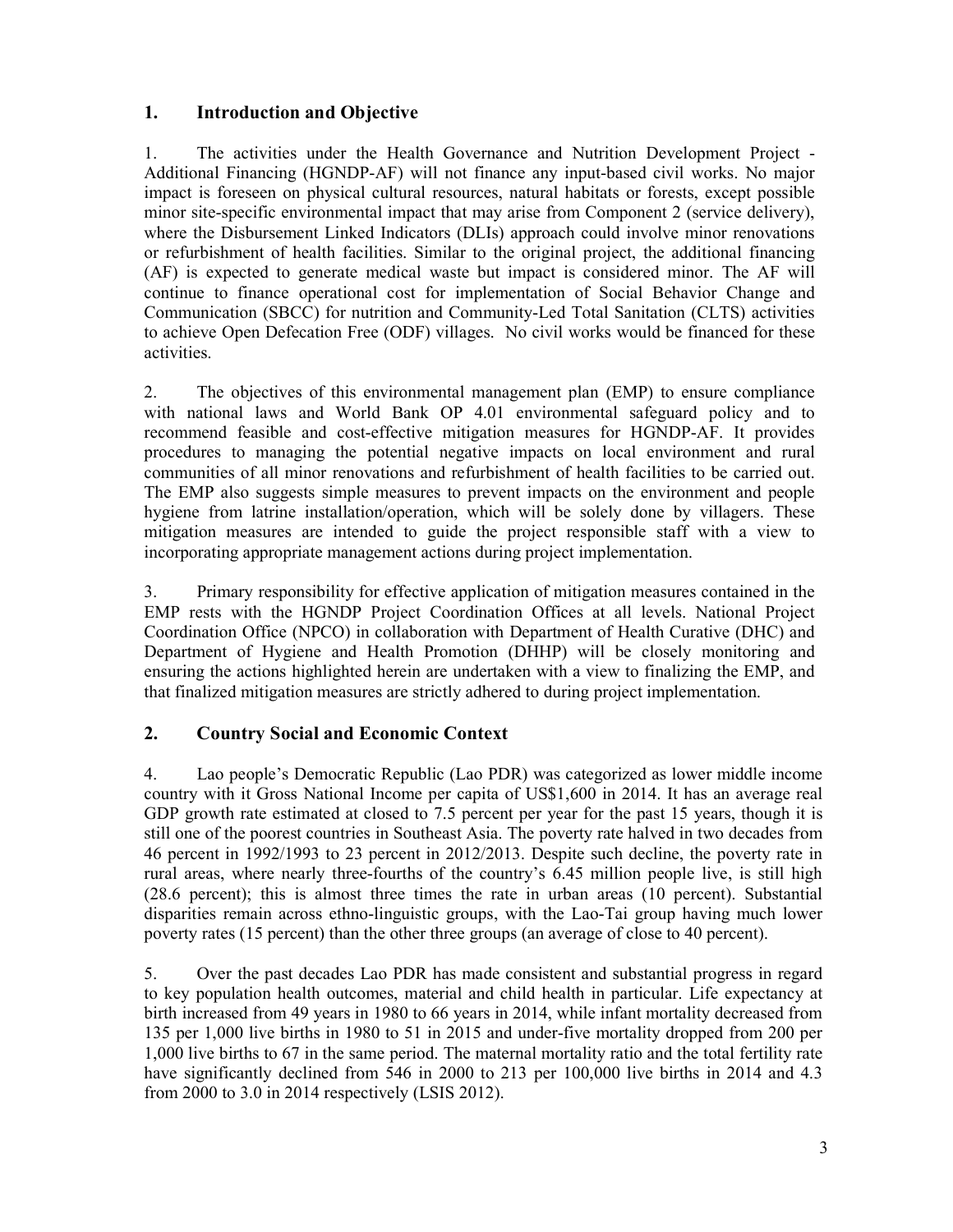6. However, substantial challenges remain, particularly nutrition outcome. Undernutrition level in Lao PDR is among the highest in the world. In 2011 more than a quarter of children under 5 (26.5 percent) in Lao PDR were underweight and more than 40 percent were stunted. Corresponding to the poor child nutrition outcomes are not only low access to quality of health care and low levels of coverage immunization but also low macro- and micronutrient intake due to low dietary diversity, and poor hygiene and sanitary environment, especially open defecation in rural community.

#### 3. Project Description

7. The original IDA Grant (D073-LA) and Credit (5676-LA) became effective on October 12, 2015 with total financing of SDR18.8 million (US\$26.4 million equivalent). The Project development objective (PDO) is to help increase coverage of reproductive, maternal and child health, and nutrition services in target areas in Lao PDR. Project components consist of (i) health sector governance reform, (ii) service delivery (DLIs), (iii) nutrition SBCC, (iv) project management, (v) contingency. The Project uses a combination of results-based financing through DLIs and conventional financing to service delivery component and input-based financing for other components. 70 percent of total project value being invested through DLIs approach of which a large part is disbursed directly to the health facilities at provincial, district, and health level for service delivery, and the remaining 30 percent is shared across strengthening information systems, nutrition behavior change and project management costs. The Project is expected to benefit approximately one million pregnant women, family planning users, and children age 0 to 23 months across 14 provinces. In addition, children in high priority nutrition districts are benefiting from changed behaviors and practices of their caregivers, resulting from intensive SBCC.

8. Nineteen months after project effectiveness, HGNDP has contributed to significant achievements in the Lao PDR health sector. Under Component 1, the project has supported extensive use and expansion of the DHIS2 as a tool to monitor the DLIs; as a result, its use has substantially expanded and MOH has embarked on a single approach to HMIS through the use of DHIS2. To accelerate this process, the first draft of the Health Information Strategic Plan (2017-2025) has been completed along with a first draft of an eHealth Strategy. Under Component 2, the use of DLIs as a mechanism to improve health outcomes and address critical health system constraints has been widely accepted by the GoL - both at central and subnational levels. The piloting of DLIs through this project has introduced the concept of results-based planning and budgeting at both the central and provincial levels and has enhanced the capacity of the provinces for better planning in line with the GoL policy of devolvement. This is therefore an approach which the GoL has expressed its strong commitment to further expand. Under Component 3, the project has been supporting the development and implementation of an SBCC strategy both at central and village levels, along with directly contributing to health and nutrition service delivery through an integrated approach. At central levels, the focus has been on delivery of strategic SBCC messages through mass media; this will be scaled up under the AF. Lastly, component 4 has contributed to intensified supervision and monitoring at the provincial levels as well as introducing independent verification of the data collected through the DHIS2, thereby increasing the confidence of senior management in reported data.

9. The PDO of the HGNDP-AF remain same as original project. The proposed additional financing will build on the achievements so far of the HGNDP and will continue to support improvement of coverage of reproductive, maternal and child health and nutrition services in 14 target provinces through: (i) expansion and further strengthening of the health management information system (HMIS) and transition to a single approach using the District Health Information System version 2 (DHIS2); (ii) strengthening the health system administration,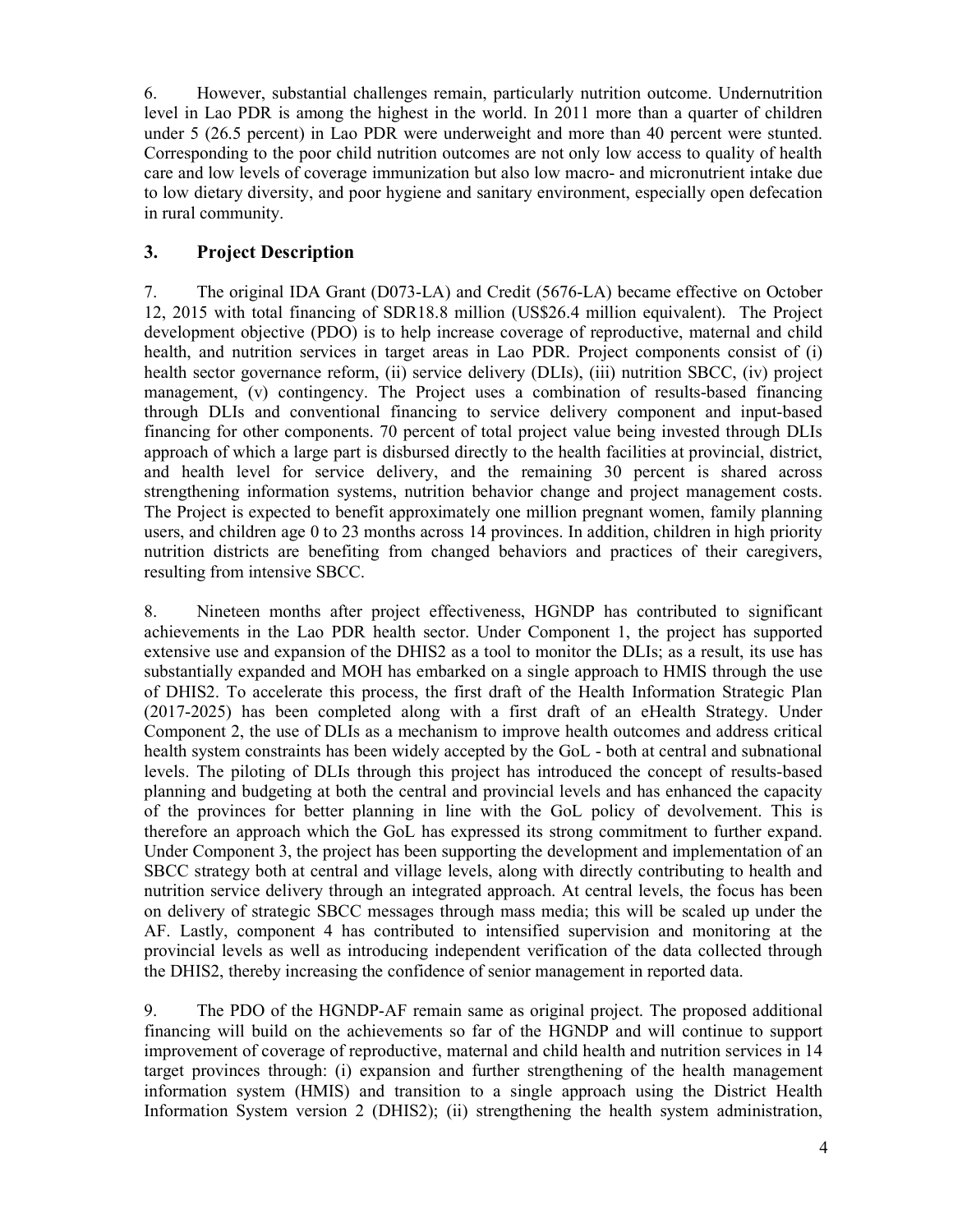management, financial management and monitoring and evaluation (M&E) at the provincial level; and delivery of reproductive, maternal and child health (MCH) and nutrition services at the provincial, district, health center and village level; (iii) further strengthen the implementation of the national integrated strategy for SBCC to improve nutrition as well as at national and village level in selected high priority districts; and (iv) strengthening of project management, third party verification, evaluation of impact of SBCC implementation for nutrition. Further, the AF will support strengthening the National Health Insurance Bureau (NHIB) in their new role of financing the free MCH services, provide Technical Assistance (TA) for addressing financial management weakness at the district level and TA to initiate dialogue between Ministry of Finance (MOF), Ministry of Planning and Investment (MPI) and Ministry of Health (MOH) on expansion and institutionalizing results-based planning and budgeting.

#### 4. Health Care Waste Management

10. Similar to the original project, the AF is also expected to generate medical waste but environmental impact is considered minimal. To mitigate any environmental impact, the project follows Prime Minister's Degree No. 178/PM on Ministry of Health's Regulation and Implementation; Law on Drugs and Medical Products (Amended) No. 07/NA; Law on Environmental Protection (Amended) No. 29/NA; Regulation on Drug and Medical Waste Management and Disposal No. 1862/MH; Regulation on Pharmaceutical and Medical Product Establishment (Amended) No.2684/16.DFD; Drug Regulation No. 1798/09 DFD.

#### 4.1 Solid Waste Management

11. In general, delivery of reproductive health and MCH services will inevitably create waste that is potentially hazardous. Health care wastes (HCW) are typically more hazardous than other types of wastes and should be considered in planning health care facilities (HCF) operations. Exposure to hazardous HCW can result in disease or injury to medical doctors and nurses, auxiliary and maintenance staff, patients and visitors, and workers at waste disposal facilities. To address these concerns, it is essential to put in place safe and reliable methods for handling and disposal of medical waste. The project follows Regulation on Drug and Medical Waste Management and Disposal No. 1862/MH.

#### 4 .2 Liquid Waste Management

12. Wastewater from HCF and communities represents a sub-category of HCW that should be addressed in planning minor renovation of HCF and SBCC for sanitation at community level as part of HGNDP-AF. Although liquid waste from HCF is typically of a similar quality to community wastewater, it may also contain potentially hazardous components of concern from a human health perspective. Typically, effluents discharged by HCF are greatly diluted and, as such, no significant health risk should be expected if discharged to municipal sewer system which provide for proper treatment. Where connection to municipal system is not feasible, then appropriate precautions must be taken to avoid health risk associated with discharge of untreated or inadequately treated effluents to the receiving environment. It is recommended that, where possible, HCF should be connected to municipal system and that pre-treatment of potentially hazardous waste streams be provided. Where there are no sewage systems, appropriate on-site wastewater treatment systems are required. The project does not support any construction of new HCF. To mitigate any environmental impact of those renovations, the project follows the Law on Environmental Protection (Amended) No. 29/NA.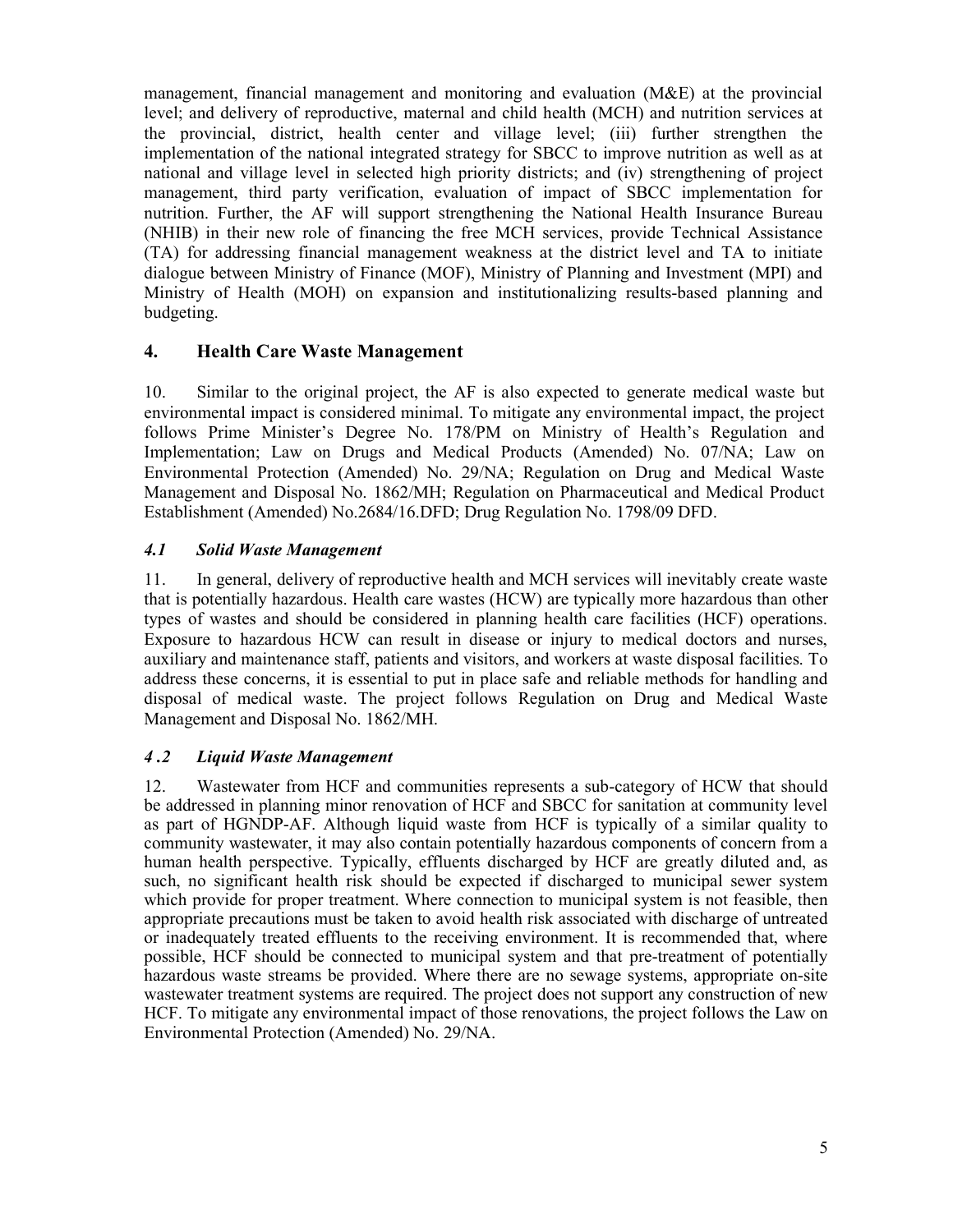# 5. Health Care Facility Renovations

#### 5.1 Renovation of Health Care Facilities

13. The HGNDP-AF will not finance any civil works under input-based components neither minor renovation/refurbishment nor installation of toilets in rural community. No major impact is foreseen on physical cultural resources, natural habitats or forests, except possible minor sitespecific environmental impact that may arise from Component 2 (service delivery), where the DLI approach could involve minor renovations or refurbishment of existing HCF.

14. Small renovations of HCF would include fixing leaking roof/water taps, broken windows/doors, repainting wall or fence. These renovations have no potential damage to local ecosystems and disturbing to neighboring communities. However, to ensure that potential construction-related issues are properly addressed, comprehensive environmental and human health safeguards will be adopted to avoid or minimize adverse. Safeguards will encompass:

- Protecting ecosystems to prevent damage to sensitive species and habitats;
- A voiding pollution of watercourses and tainting of drinking water aquifers;
- Addressing safety hazards posed by construction-related vehicular traffic;
- Minimizing nuisance to neighbors from visual impacts and increased dust and noise emissions;
- Identify potential human health and environmental concerns (the presence of hazardous materials such as asbestos);
- Strict adherence to occupational health and safety guidelines applicable to small civil work (e.g., safe removal and handling of asbestos); and
- Ensuring the proper disposal of construction wastes, with particular attention given to safe disposal of asbestos and other potentially hazardous materials.

## 5.2 Drinking Water Quality in Health Care Facilities

15. Attention will be given to ensuring the safe supply drinking water to HCF where the DLIs approach applied. Although drinking water quality in central and southern provinces is generally acceptable, some concerns remain regarding inorganic pollutants, and microbiological quality of available water sources. Specifically, groundwater arsenic concentrations have been found to exceed applicable guidelines in some provinces, especially in Northern provinces where SBCC for nutrition is rolling out.

16. In the absence of enforceable national standards, it is appropriate to apply international drinking water quality guidelines as recommended by WHO. Proposed interim monitoring parameters shown in Table 1 are consistent with existing national guidelines for rural drinking water.

| <b>Parameter</b> | <b>Units</b>             | <b>WHO Guideline Value20</b>    |
|------------------|--------------------------|---------------------------------|
| pH               | $\overline{\phantom{0}}$ | $6.5-9.5$ ; preferably $\leq 8$ |
| Turbidity        | NTU*                     |                                 |
| Taste and odour  | $\overline{\phantom{a}}$ | Acceptable                      |
| Conductivity     | -                        |                                 |
| Iron             | $\overline{\phantom{0}}$ | No guideline proposed           |

## Table 1: Interim MOH HGNDP-AF water quality guideline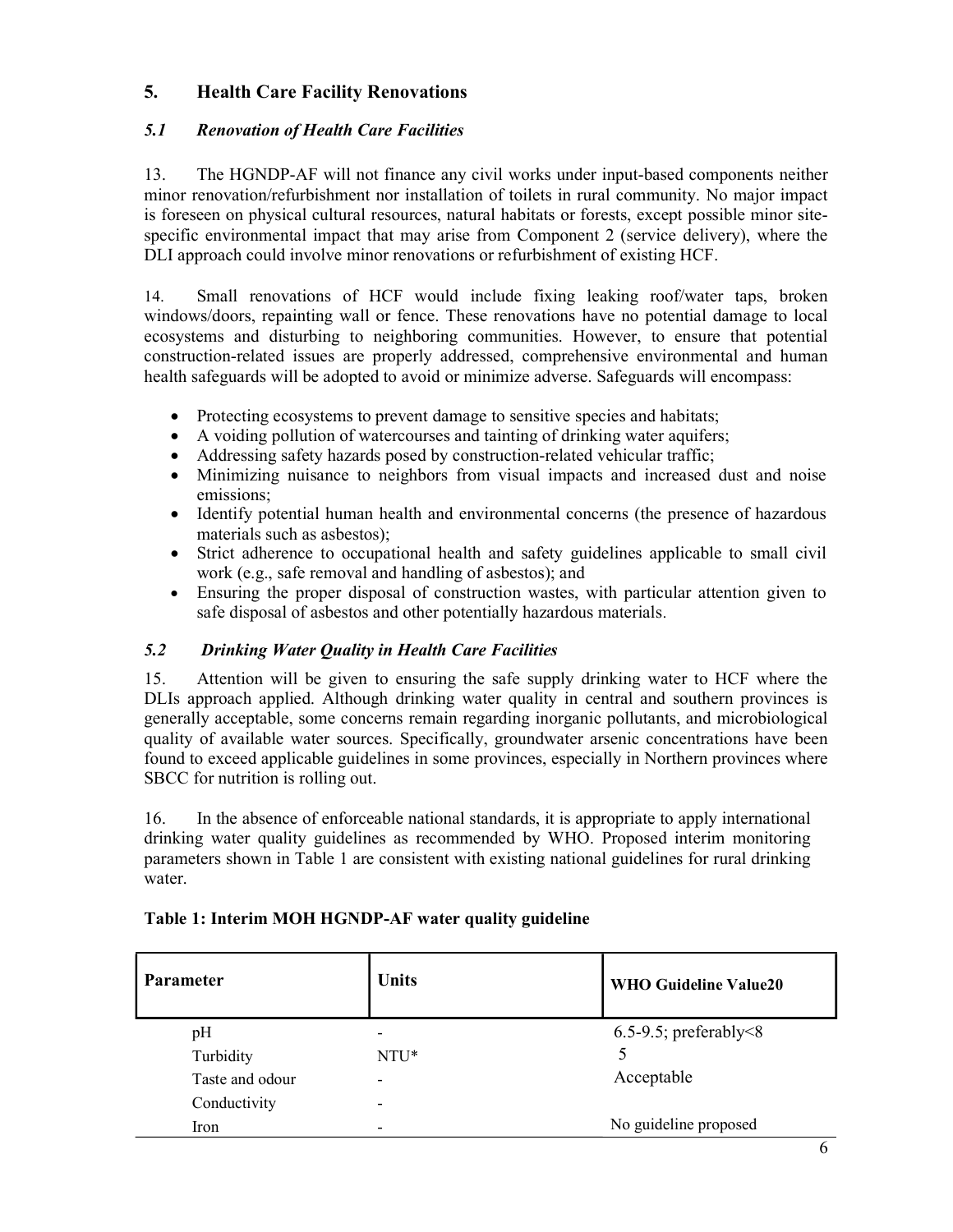| Manganese                | mg/ml                    | 0.5                   |
|--------------------------|--------------------------|-----------------------|
| Arsenic                  | mg/ml                    | 0.01                  |
| Fluoride                 | mg/ml                    | 1.5                   |
| Nitrate                  | mg/ml                    | 50                    |
| Thermotolerant coliforms | $\overline{\phantom{a}}$ | Not detectable        |
| Total hardness           | Mg/ml                    | Preferably <200       |
| Residual chlorine        |                          | No guideline proposed |

\*Nephelometric Unit (NTU)

17. In addition, bacteriologically unsafe drinking water poses a recognized general threat to human health if adequate precautions are not taken. Recognizing the importance of assuring the supply of safe drinking water to HCF, mitigation measures to be adopted include: (i) use of proven water sources; (ii) routine testing of water supply; (iii) water treatment to remove harmful constituents; and (iv) proper design and installation of water distribution systems in HCF to ensure consistent delivery of good quality water.

# 6. Mitigations Measures and Responsibility

#### 6.1 Institutional Arrangement for Environmental and Social Safeguard

18. On February 9th, 2017, the MOH has issued an appointment of staff to oversee environmental and social safeguard plan and activities for the project. This announcement has been submitted to all concerned at the national and provincial levels. Key information are as follows:

- a) At the policy and oversight level: Dr. Prasongsidh Boupha and Dr. Funkham Rattanavong, Director General and Deputy Director General of Department of Planning and International Corporation, were appointed. They will continue to also oversee other aspects of the project.
- b) At the technical level: Dr. Southanou Nathanontry (Deputy Director of the Project), Dr. Chansaly Phommavong (Deputy Director of the Project) Dr. Amporn Keoudom (Project Consultant), Dr. Choulapone Sayasene (Project Consultant) and provincial consultants from the four participating provinces of component 3 – Nutrition SBCC were appointed.
- c) Roles and responsibilities at the technical level involve
	- Coordinate with MOH key technical departments involves in environmental and social health in order to provide technical support on HCW management, water quality and construction waste handling. The key technical departments include Department of Health Care (DHC), Department of Hygiene and Health Promotion (DHHP), Department of Food and Drug (DFD), National Center for Environmental Health and Water Sanitation (Namsaatt), Medical Products and Supplies Center (MPHC)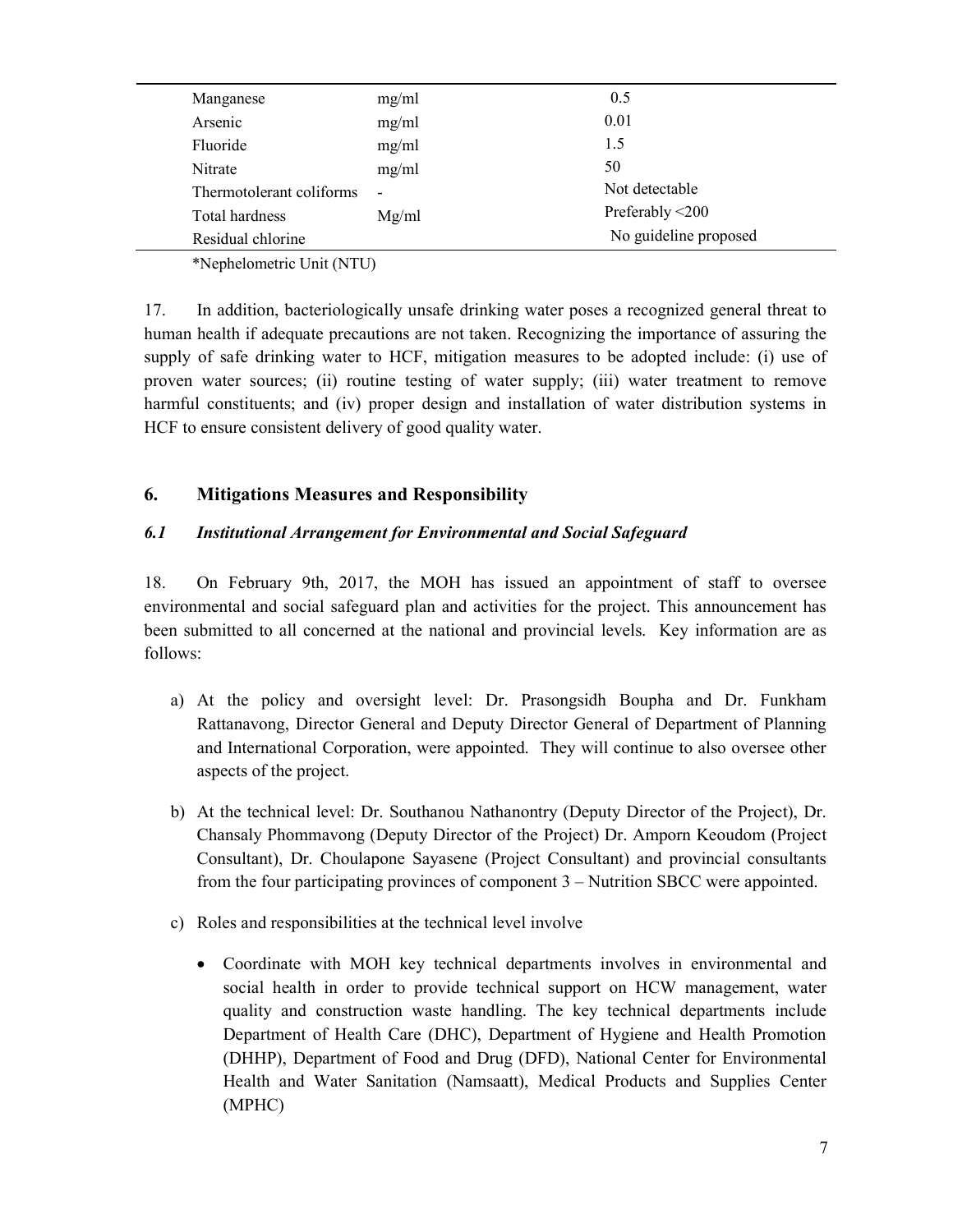- Planning and conducting activities in collaboration with Provincial and District Project Coordination Office (PPCO and DPCO) to fulfill social and environmental safeguard requirements;
- Work together with the provincial health office (PHO) and provincial coordinators to provide capacity building to Health officer at HCF and monitoring the compliance of mitigations measures set out in this EMP in all 14 project provinces. The appointed focal points will also ensure that environmental related consultations are implemented in the 14 project provinces;
- Produce safeguard consultation report with the project oversight committee to address issues or concerns received from the consultations, and provide report to the World Bank;
- Develop Feedback and Response Mechanism (FRM) that is appropriate to the local context;
- Ensure that the IEC and training materials produced by the Project address the gender and ethnicity issues;
- Include the social and environmental safeguard related activities in the action plan and report the progress in project semi-annual report.

## 6.2. Mitigations Measures

19. Environmental and human health safeguards presented in this EMP are intended to ensure that any potential HCW, small renovation and water quality related issues are understood and that appropriate mitigation measures are adopted to avoid or minimize adverse impacts. To this end, mitigation measures of potential environmental impacts and responsibility to be applied by the HGNDP-AF can be seen in Table 2 below.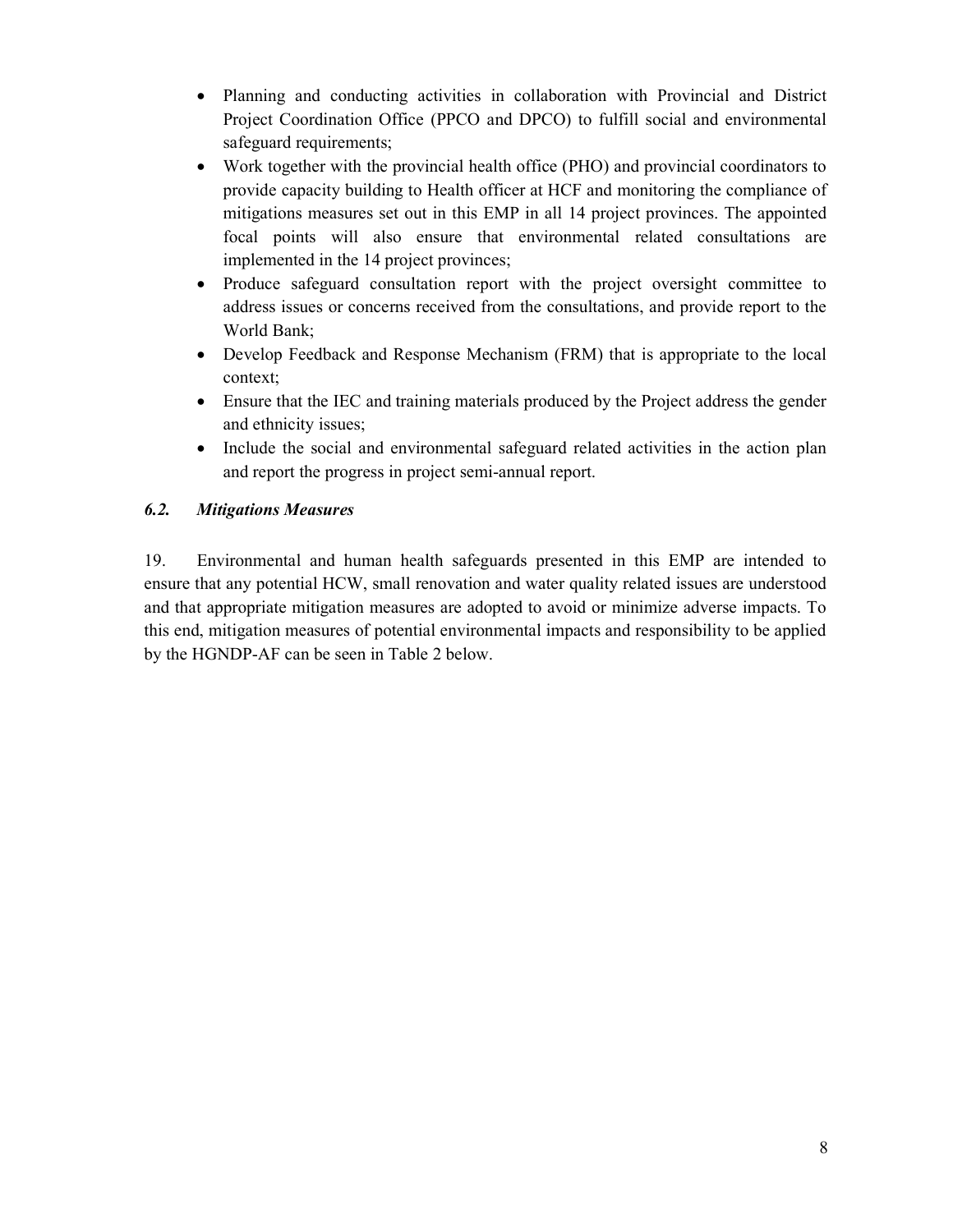# Table 2: Mitigation measures potential environmental impacts and responsibility

| <b>Actions</b>                   | <b>Issues</b>                                                                                                                                                                                                                                                                                                                                                                                                                                                                                                                                                      | <b>Mitigation Measure</b>                                                                                                                                                                                                                                                                                                                                                                                                                                                                                                                                                                                                                                                                                                                                                                                                                                                                                                                                                                                                                                                                                                                                                                                                                                                                                                                                                                                                                                                                                                                                                                                                                                                                                                                                                                                                                                         | <b>Responsibility</b>                                                                                        |
|----------------------------------|--------------------------------------------------------------------------------------------------------------------------------------------------------------------------------------------------------------------------------------------------------------------------------------------------------------------------------------------------------------------------------------------------------------------------------------------------------------------------------------------------------------------------------------------------------------------|-------------------------------------------------------------------------------------------------------------------------------------------------------------------------------------------------------------------------------------------------------------------------------------------------------------------------------------------------------------------------------------------------------------------------------------------------------------------------------------------------------------------------------------------------------------------------------------------------------------------------------------------------------------------------------------------------------------------------------------------------------------------------------------------------------------------------------------------------------------------------------------------------------------------------------------------------------------------------------------------------------------------------------------------------------------------------------------------------------------------------------------------------------------------------------------------------------------------------------------------------------------------------------------------------------------------------------------------------------------------------------------------------------------------------------------------------------------------------------------------------------------------------------------------------------------------------------------------------------------------------------------------------------------------------------------------------------------------------------------------------------------------------------------------------------------------------------------------------------------------|--------------------------------------------------------------------------------------------------------------|
| <b>Solid Waste</b><br>Management | Recognizing that delivery of health<br>services may result in generation<br>of potentially harmful solid and<br>liquid water.                                                                                                                                                                                                                                                                                                                                                                                                                                      | 20.<br>Appropriate HCW management systems must be put in place to<br>address human health and environmental concern. This will follow<br>Regulation on Drug and Medical Waste Management and Disposal No.<br>1862/MH. Based on this regulation:                                                                                                                                                                                                                                                                                                                                                                                                                                                                                                                                                                                                                                                                                                                                                                                                                                                                                                                                                                                                                                                                                                                                                                                                                                                                                                                                                                                                                                                                                                                                                                                                                   | NPCO in collabo-<br>ration with DHC,<br>DFD and DHHP,<br>PPCO, DPCO, and<br>Health officers at<br><b>HCF</b> |
|                                  | Persons potentially at risk from<br>exposure to hazardous HCW<br>include medical staff, janitorial<br>staff, patients and visitors, workers<br>at waste treatment facilities, and<br>scavengers at landfills.<br>The existing HCW management<br>regulation promotes incineration<br>methods for treatment of HCW.<br>However, it is not mandatory.<br>MOH clarify that incineration will<br>remain an option where<br>appropriate i.e., depending on the<br>availability of suitable facilities<br>and when it represents the most<br>cost - effective technology. | HCW shall be segregated at source and type, awaiting collection and<br>disposal according to type under Regulation on Drug and Medical<br>Waste Management and Disposal No. 1862/MH.<br>Different waste and air tight containers shall be kept spatially separated<br>$\bullet$<br>according to medical chemical and type within HCF working areas to<br>prevent cross contamination, chemical reaction, leakages and/or<br>airborne transmission.<br>All medical waste before disposal needs to be reported to responsible<br>$\bullet$<br>disposable unit and disposed of according to each chemical, type and<br>amount according to WHO standards.<br>To minimize potential transmission routes for infections from HCW,<br>puncture-proof containers shall be used for sharps to reduce cuts or<br>needle stick injuries. Sharps will be disposed in cement pit on site<br>where available, if not according to sharps disposable management<br>plan.<br>Sharps containers shall not be reused.<br>Highly infectious wastes (e.g., laboratory samples containing body<br>fluids, tissues or fecal stools from isolation patients) will be autoclaved<br>prior to disposal.<br>Containers and wastebaskets will be securely covered to reduce the risk<br>$\bullet$<br>of air born transmission of pathogens released from body fluids.<br>HCF personnel will be instructed on less-than-full bag filling, proper<br>bag closing and sealing.<br>Bulk storage areas for medical wastes shall be located separately from<br>the general waste storage area.<br>Where medical waste cannot be removed for appropriate disposal, a<br>medical waste storage area shall be appropriately constructed based on<br>WHO standard to be sufficiently large, protected from the elements,<br>accessible, and secure (i.e., fenced, locked, warning signs displayed) on | PPCO, DPCO, and<br>Health officers at<br><b>HCF</b>                                                          |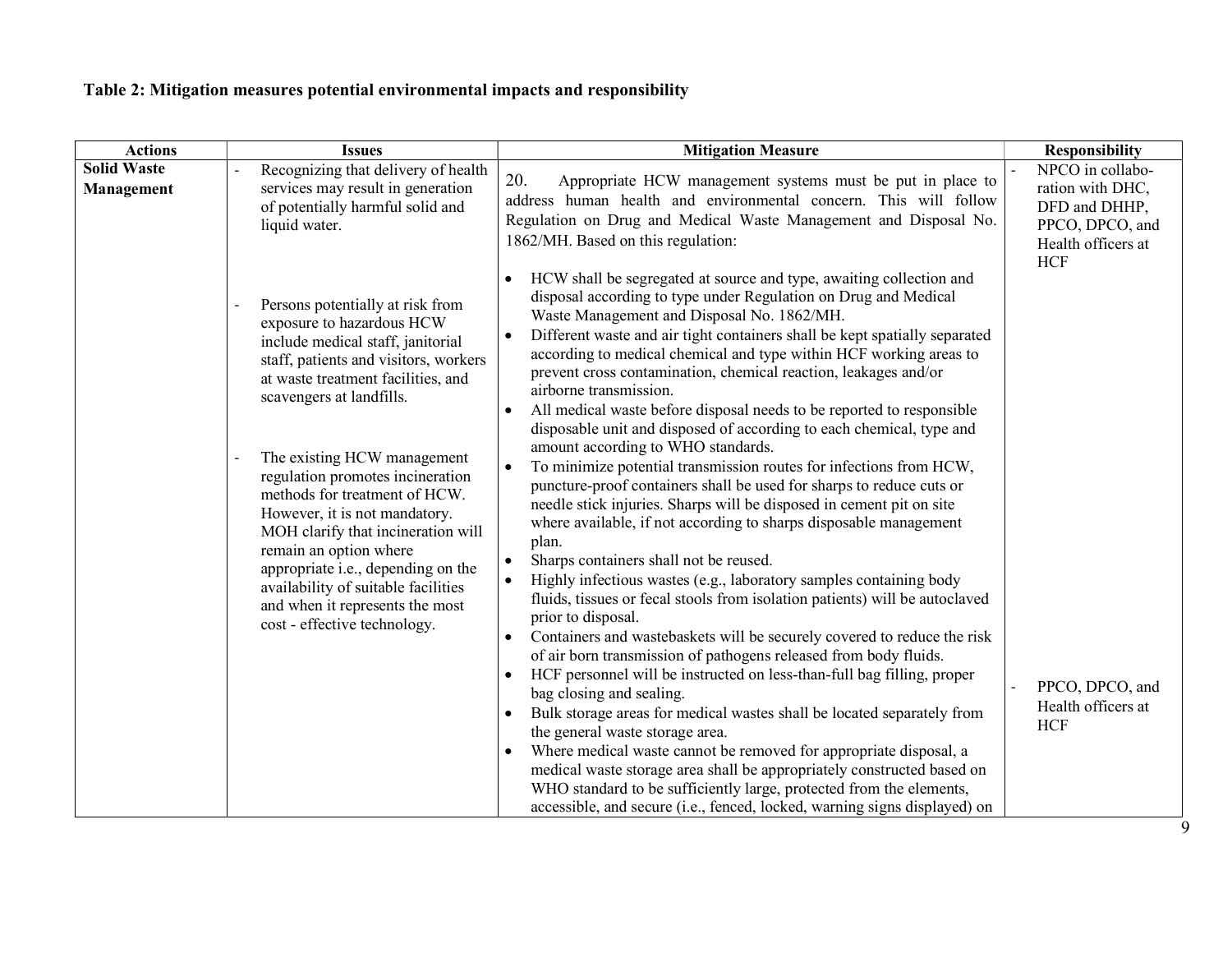| site.<br>Adequate training will be provided to HCF personnel at all levels to<br>heighten awareness of risks and knowledge of safeguards procedures.<br>Cement pits constructed according to WHO standards at each HCF are<br>used to incinerate appropriate medical waste according to chemical<br>markup and type as defined under Regulation on Drug and Medical<br>Waste Management and Disposal No. 1862/MH                                                                                                                                                                                                                                                                                 | PPCO, DPCO, and<br>Health officers at                                                                                                 |
|--------------------------------------------------------------------------------------------------------------------------------------------------------------------------------------------------------------------------------------------------------------------------------------------------------------------------------------------------------------------------------------------------------------------------------------------------------------------------------------------------------------------------------------------------------------------------------------------------------------------------------------------------------------------------------------------------|---------------------------------------------------------------------------------------------------------------------------------------|
| <b>Infectious and pathological waste</b>                                                                                                                                                                                                                                                                                                                                                                                                                                                                                                                                                                                                                                                         | <b>HCF</b>                                                                                                                            |
| Where suitable incineration facilities are available, incineration is<br>considered an appropriate treatment and disposal option.<br>Where incineration is not appropriate, other treatment methods such<br>autoclaving, chemical disinfect ion, encapsulation, and inertization<br>should be applied.<br>Highly infectious waste (i.e., laboratory and pathological) should be<br>autoclaved or chemically disinfected first before further treatment.<br>Following treatment, residues may be disposed at a suitable landfill<br>facility identified in each province.<br>Unless there is an adequate wastewater treatment system, blood should<br>be disinfected before discharge to a sewer. | NPCO in collabo-<br>ration with Medical<br>Products and<br>Supplies Center<br>(MPCS), PPCO and<br>DPCO, and Health<br>officers at HCF |
| <b>Sharps</b>                                                                                                                                                                                                                                                                                                                                                                                                                                                                                                                                                                                                                                                                                    |                                                                                                                                       |
| Mutilation, disinfection and encapsulation is the preferred method of<br>sharps disposal.<br>Alternatively, sharps will be separated and kept in hazardous box and<br>disposed of together in a cement pit where they cannot be reached<br>and/or reused<br>A detailed Sharps Management Plan will be developed with MoH and<br>disclosed by 31 <sup>st</sup> October 2017.                                                                                                                                                                                                                                                                                                                      |                                                                                                                                       |
| <b>Chemicals</b>                                                                                                                                                                                                                                                                                                                                                                                                                                                                                                                                                                                                                                                                                 |                                                                                                                                       |
| Care should be taken in storing hazardous waste, with different wastes<br>to be kept in separate containers prior to disposal.<br>Whenever feasible, hazardous chemicals should be returned to the<br>original supplier.<br>Small quantities of non-hazardous wastes (e.g., amino acids, sugars,                                                                                                                                                                                                                                                                                                                                                                                                 | NPCO in collabo-<br>ration with Medical<br>Products and<br>Supplies Center<br>(MPCS), PPCO and                                        |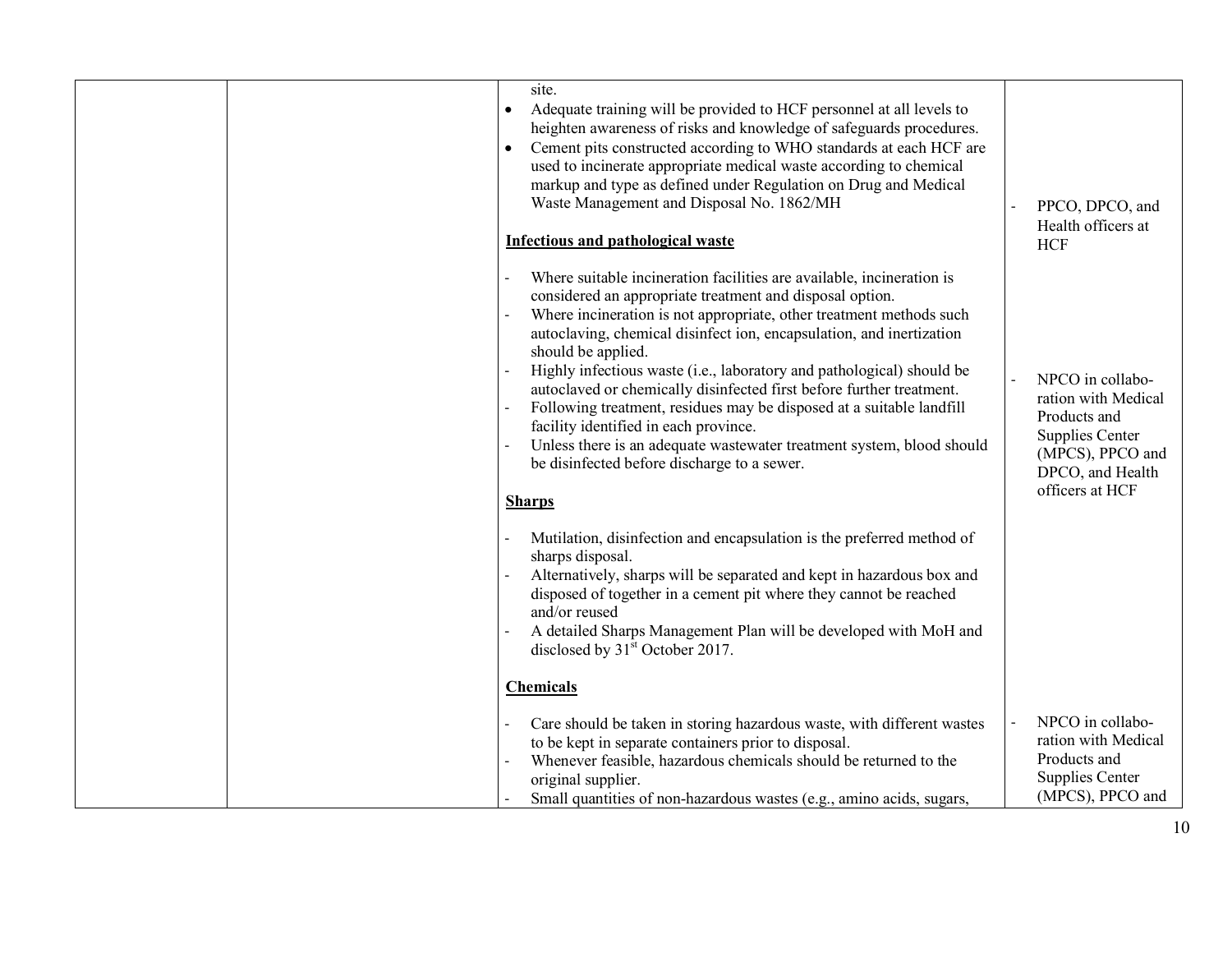| sewers.                                                                                                                                                                                                                                                                                                                                                                                                                                                                                                                                                                                                                                                                                                           | DPCO, and Health<br>officers at HCF                                                                                                          |
|-------------------------------------------------------------------------------------------------------------------------------------------------------------------------------------------------------------------------------------------------------------------------------------------------------------------------------------------------------------------------------------------------------------------------------------------------------------------------------------------------------------------------------------------------------------------------------------------------------------------------------------------------------------------------------------------------------------------|----------------------------------------------------------------------------------------------------------------------------------------------|
| Small quantities of hazardous waste may be incinerated, encapsulated<br>or land filled.                                                                                                                                                                                                                                                                                                                                                                                                                                                                                                                                                                                                                           |                                                                                                                                              |
| Hazardous wastes should not be discharged to sewers.<br>Large waste quantities should not be land filled so as to avoid surface<br>and groundwater contamination.<br>Large quantities of chemical disinfectants should never be encapsulated<br>and they can only be incinerated if adequate emissions cleaning<br>equipment is installed.<br><b>Heavy metals</b>                                                                                                                                                                                                                                                                                                                                                 | NPCO in collabo-<br>ration with Medical<br>Products and<br>Supplies Center<br>(MPCS), PPCO and<br>DPCO, and Health<br>officers at HCF        |
| Small waste quantities not containing mercury and cadmium may be<br>discarded with general waste.<br>Recycling or disposal of wastes by a hazardous waste management<br>specialist is the preferred disposal option for larger waste quantities.<br>If recycling or specialized disposal are not feasible, then wastes can be<br>encapsulated and disposed of to a suitable landfill.<br>Wastes should not be incinerated, nor land filled without encapsulation,<br>to avoid air and water pollution.<br><b>Genotoxic waste</b>                                                                                                                                                                                  | NPCO in collabo-<br>ration with Medical<br>Products and<br>Supplies Center<br>(MPCS), PPCO and<br>DPCO, and Health<br>officers at HCF        |
| Genotoxic: waste should never be land filled or discharged into sewer<br>systems.<br>Return of wastes to suppliers for treatment is the preferred disposal<br>option.<br>Incineration should only be considered if adequate high temperature<br>facilities with air emissions monitoring are available.<br>Chemical degradation of wastes represents an alternative disposal<br>option if adequate facilities are available.<br>Pharmaceuticals<br>Every effort should be made to avoid allowing drugs to expire. Records<br>should be maintained of expiry dates and close-dated drugs made<br>available to other HCF to expedite complete use.<br>Small waste amounts may be land filled if combined with large | NPCO in collabo-<br>ration with Medical<br>Products and<br><b>Supplies Center</b><br>(MPCS), PPCO and<br>DPCO, and Health<br>officers at HCF |
|                                                                                                                                                                                                                                                                                                                                                                                                                                                                                                                                                                                                                                                                                                                   |                                                                                                                                              |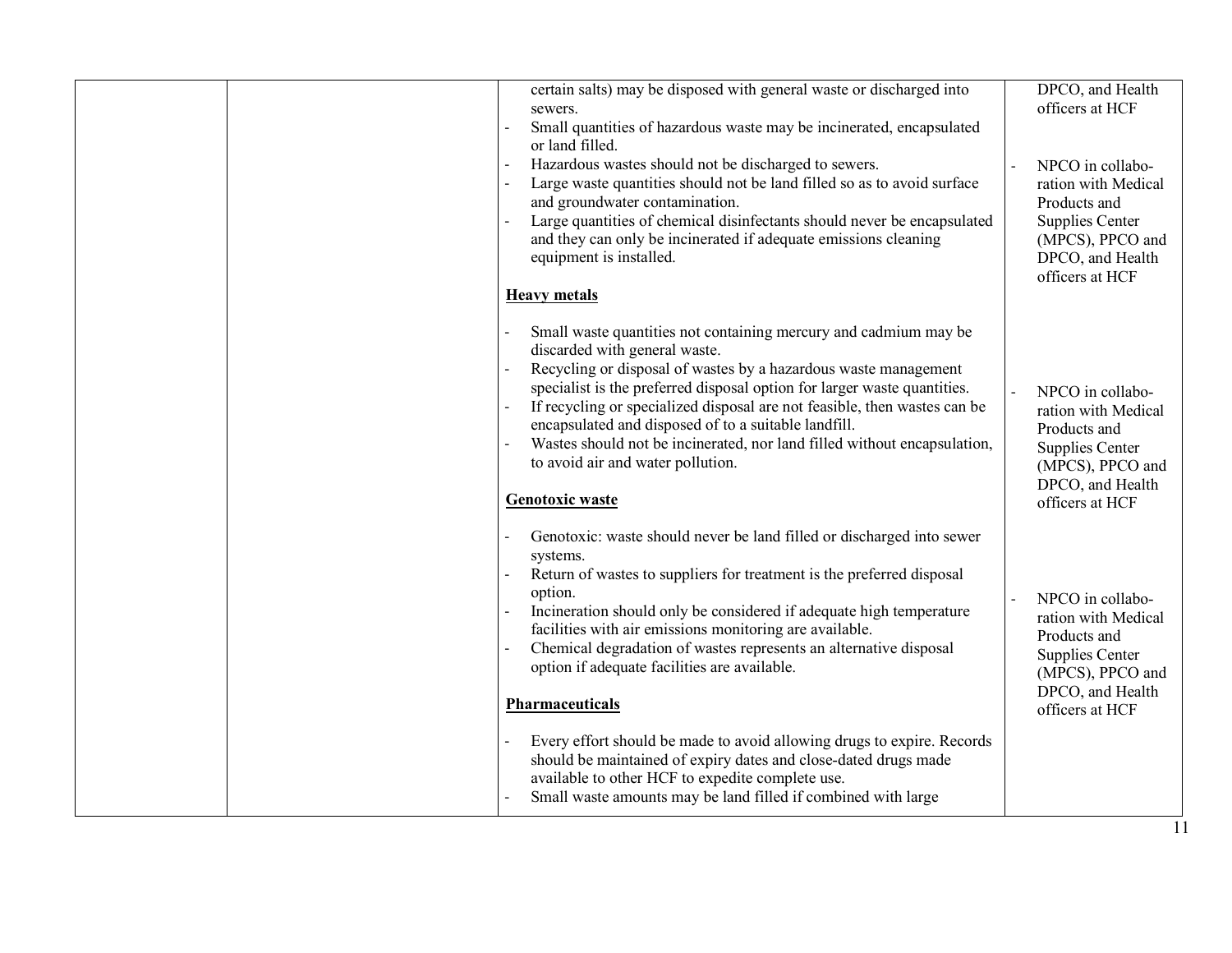| quantities of general waste.<br>Small waste quantities may also be encapsulated together with sharps or<br>buried on hospital premises when appropriate.<br>Moderate 9uantities of low toxicity pharmaceuticals may be diluted and<br>disposed to sinks only if discharged to municipal sewers.<br><b>Sewers</b><br>Small waste quantities may be incinerated together with infectious or<br>general waste if less than I % of the total waste.<br>Empty ampoules should not be incinerated but instead should be<br>crushed and disposed of with sharps.<br>High temperature incineration is recommended for larger waste<br>quantities if adequate emissions cleaning equipment is installed.<br>Encapsulation is an alternative method for disposing of larger quantities<br>of liquid, semi-liquid or solid wastes.<br>Land filling of large waste quantities is not recommended unless the<br>waste is encapsulated and disposed of to a sanitary landfill.<br>Waste should not be disposed with general waste, or diluted and<br>discharged into sewers. | NPCO in collabo-<br>ration with Medical<br>Products and<br>Supplies Center<br>(MPCS), PPCO and<br>DPCO, and Health<br>officers at HCF<br>NPCO in collabo-<br>ration with Medical<br>Products and<br>Supplies Center<br>(MPCS), PPCO and<br>DPCO, and Health |
|----------------------------------------------------------------------------------------------------------------------------------------------------------------------------------------------------------------------------------------------------------------------------------------------------------------------------------------------------------------------------------------------------------------------------------------------------------------------------------------------------------------------------------------------------------------------------------------------------------------------------------------------------------------------------------------------------------------------------------------------------------------------------------------------------------------------------------------------------------------------------------------------------------------------------------------------------------------------------------------------------------------------------------------------------------------|-------------------------------------------------------------------------------------------------------------------------------------------------------------------------------------------------------------------------------------------------------------|
| <b>Pressurized containers</b>                                                                                                                                                                                                                                                                                                                                                                                                                                                                                                                                                                                                                                                                                                                                                                                                                                                                                                                                                                                                                                  | officers at HCF                                                                                                                                                                                                                                             |
| Return of undamaged gas containers to manufacturers for reuse and<br>recycling is the preferred disposal option.<br>If recycling and reuse is not feasible then containers can be crushed and<br>disposed of to landfills.<br>Aerosol containers can be combined with general waste and land filled.<br>Pressurized containers should never be incinerated due to the severe<br>risk of explosion.                                                                                                                                                                                                                                                                                                                                                                                                                                                                                                                                                                                                                                                             |                                                                                                                                                                                                                                                             |
| <b>Radioactive waste</b>                                                                                                                                                                                                                                                                                                                                                                                                                                                                                                                                                                                                                                                                                                                                                                                                                                                                                                                                                                                                                                       |                                                                                                                                                                                                                                                             |
| Storage and disposal of wastes should be in strict accordance with<br>specific regulatory requirements applying to radioactive sources in<br>hospitals. Special facilities are required for waste storage to ensure<br>security and protection of human health and the environment.<br>Whenever possible, spent wastes and used equipment should be<br>returned to suppliers.                                                                                                                                                                                                                                                                                                                                                                                                                                                                                                                                                                                                                                                                                  |                                                                                                                                                                                                                                                             |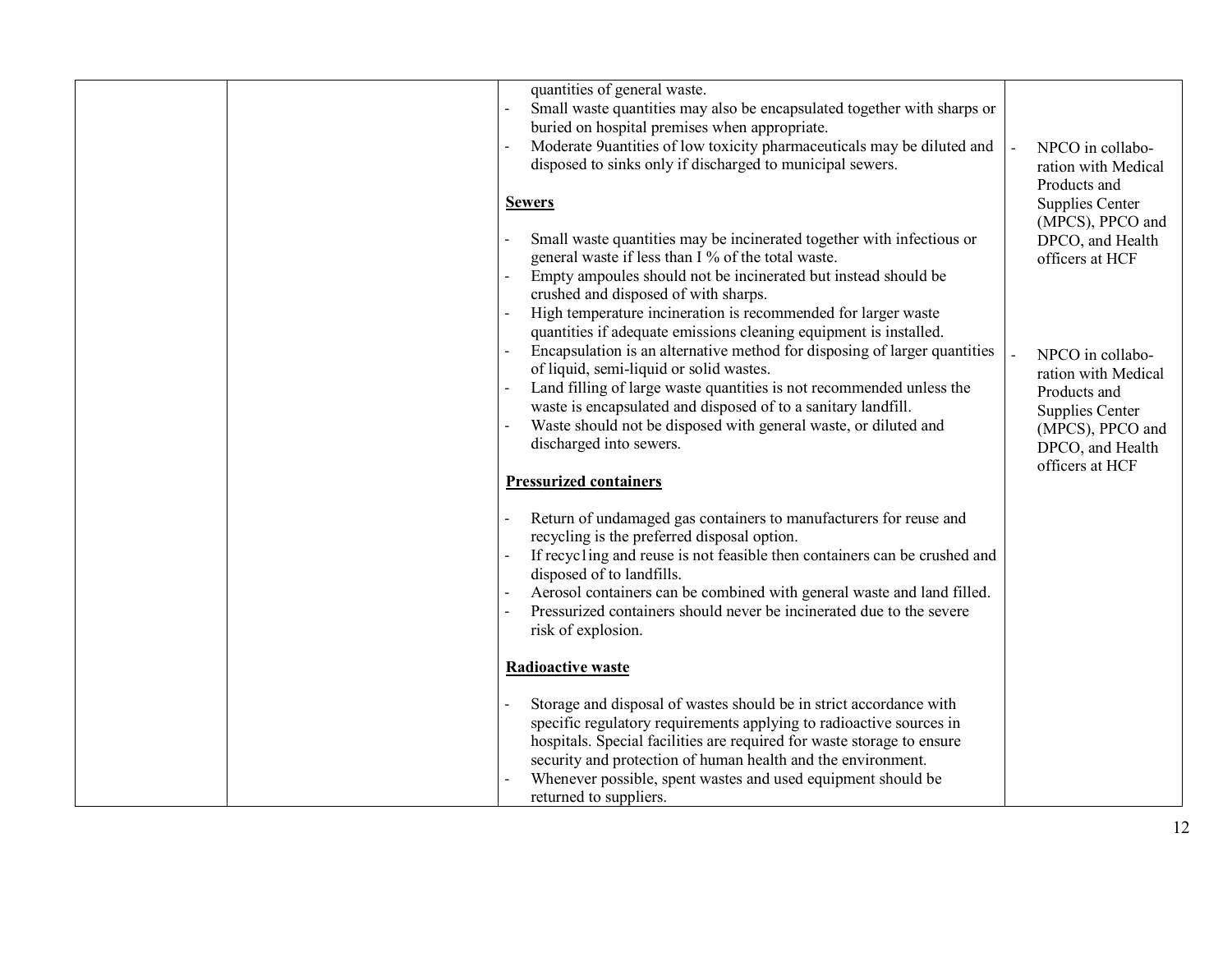|                                   |                                                                                                                                                                                                                                                                                                                                                                     | Recycling and reuse of radioactive waste and used equipment may be<br>an option where safe and feasible.                                                                                                                                                                                                                                                                                                                                                                                                                                                  |                                                                                                                                   |
|-----------------------------------|---------------------------------------------------------------------------------------------------------------------------------------------------------------------------------------------------------------------------------------------------------------------------------------------------------------------------------------------------------------------|-----------------------------------------------------------------------------------------------------------------------------------------------------------------------------------------------------------------------------------------------------------------------------------------------------------------------------------------------------------------------------------------------------------------------------------------------------------------------------------------------------------------------------------------------------------|-----------------------------------------------------------------------------------------------------------------------------------|
|                                   |                                                                                                                                                                                                                                                                                                                                                                     | <b>Waste Treatment Disposal</b>                                                                                                                                                                                                                                                                                                                                                                                                                                                                                                                           |                                                                                                                                   |
|                                   |                                                                                                                                                                                                                                                                                                                                                                     | (a) Incineration<br>(b) Wet Thennal treatment (Steam disinfection)<br>(c) Chemical Disinfection<br>(d) Sanitary Landfills<br>(e) On-Site Landfills (safe burial of HCW on HCF premises)<br>(f) Encapsulation and Inertization                                                                                                                                                                                                                                                                                                                             |                                                                                                                                   |
| <b>Liquid Waste</b><br>Management | HCF wastewater discharge<br>contains potentially hazardous<br>constituents, including:<br>Microbiological pathogens<br>introduced into wastewater streams<br>by patients being treated for enteric<br>diseases are of most concern.<br>Discharge of untreated or<br>improperly treated wastewater<br>from HCF poses a potential threat<br>to the general community. | Where possible, HCF connected to municipal WWTP<br>Compact on-site sewage treatment systems<br>In remote locations: affordable means<br>Convenient washing and sanitation facilities for patients and families<br>Sewage from HCF will never be discharged to wetlands or agricultural<br>lands<br>Sewage will not be discharged into near water bodies<br>Standardized design and construction specifications will be developed<br>for waste water collection and treatment.                                                                             | NPCO in collabo-ration<br>with Medical Products<br>and Supplies Center<br>(MPCS), PPCO and<br>DPCO, and Health<br>officers at HCF |
| <b>Renovation of HCF</b>          | Small renovation of existing structures<br>at HCF have the potential to cause<br>adverse impacts, including:<br>Damage to Sensitive ecosystems.<br>Pollution of water courses<br>Nuisance to neighbors<br>$\sim$<br>Occupational health and<br>Safety of construction workers<br>Construction waste handling and                                                    | Brief contractors on environmental and human health requirement.<br>Avoid use of materials hazardous to health and safety<br>Ensure that handling and disposal of construction waste is in accordance<br>with regulations and/or best practices.<br>Environmental performance targets will be established for<br>building lifespan, energy efficiency, conservation of resources,<br>use of environmentally friendly building materials and all aspects<br>of waste management.<br>Safe removal of asbestos should be given a high priority in completing | NPCO in collabo-ration<br>with DHC and DHHP,<br>MPSC, PPCO, DPCO,<br>and Health officers at<br><b>HCF</b>                         |
|                                   | disposal<br><b>Asbestos Containing Materials</b>                                                                                                                                                                                                                                                                                                                    | HCF civil works: Because specific regulation has not yet been<br>developed in Lao PDR, International occupational health and safety<br>guidelines will be applied during removal of ACM from HCF                                                                                                                                                                                                                                                                                                                                                          |                                                                                                                                   |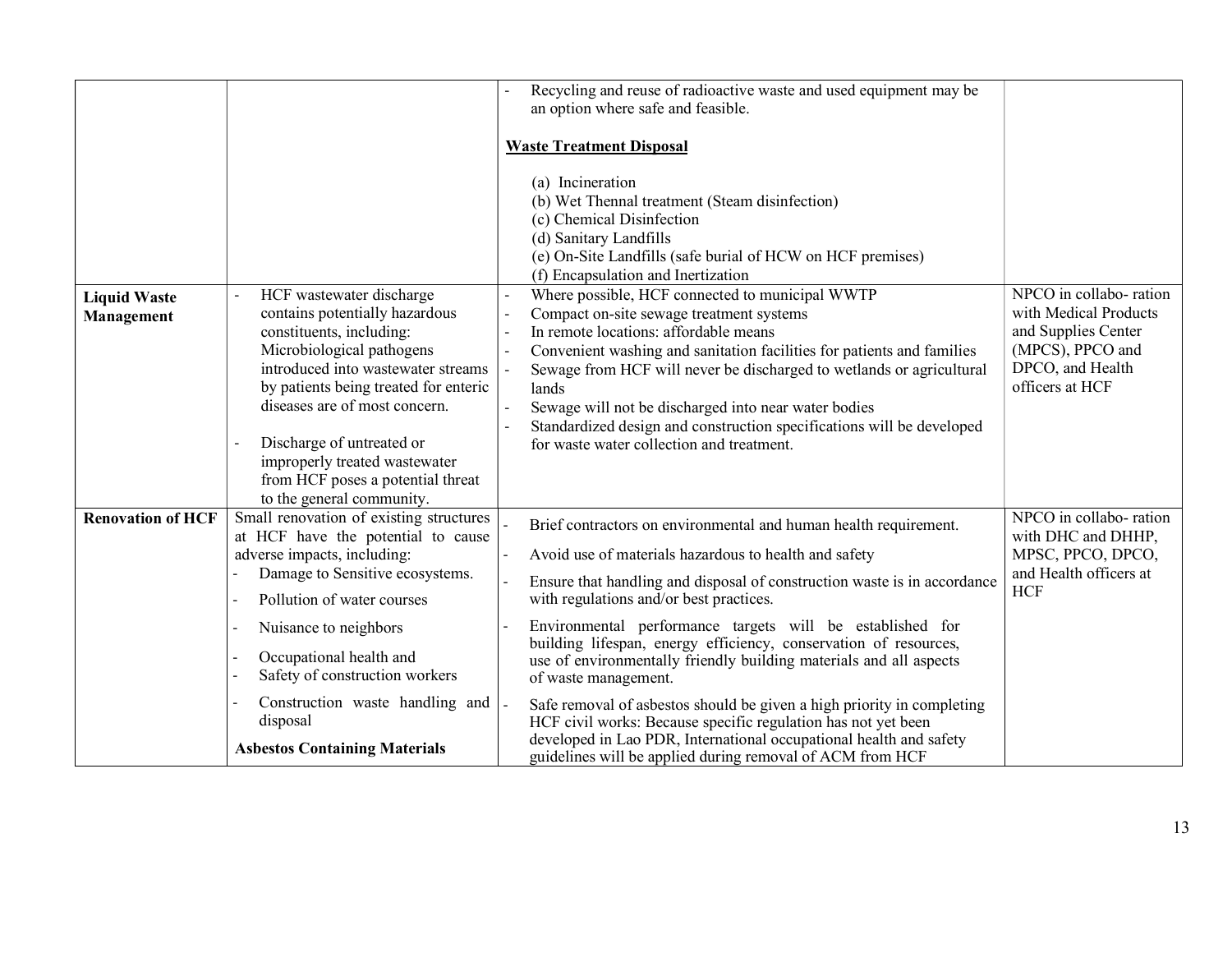|                                                   | Mounting evidence of adverse<br>human health effects (i.e.,<br>inhalation of fibers can cause<br>scarring of lung tissue and lung<br>cancer).<br>Poses potentially serious human<br>health risks to construction workers<br>involved in building demolition<br>and renovation, the general public,<br>and workers and scavengers at<br>landfills.                                                                                                                                                                                                                                                                                                                                                                                            | undergoing Renovation. The Australian NOHSC Code of Practice for<br>Safe Removal of Asbestos $I^1$ is to be adopted for this purpose.<br><b>Renovation of existing HCF</b><br>No ACM will be used<br>If ACM at a given HCF is to be removed or repaired, the PMU<br>will stipulate required removal and repair procedures in the<br>contractor's contract.<br>Contractors will remove or repair ACM strictly in accordance<br>with their contract. Removal personnel will have proper training<br>prior to removal or repair of ACM.<br>All asbestos waste and products containing asbestos is to be<br>buried at an appropriate landfill and not to be tampered or broken<br>down to ensure no fibers are airborne.                                                                                                                                                                                                                                                                                                                                                                                                                                                                                                                                                                                                                                                                                         |                                                                                                                                                                         |
|---------------------------------------------------|----------------------------------------------------------------------------------------------------------------------------------------------------------------------------------------------------------------------------------------------------------------------------------------------------------------------------------------------------------------------------------------------------------------------------------------------------------------------------------------------------------------------------------------------------------------------------------------------------------------------------------------------------------------------------------------------------------------------------------------------|--------------------------------------------------------------------------------------------------------------------------------------------------------------------------------------------------------------------------------------------------------------------------------------------------------------------------------------------------------------------------------------------------------------------------------------------------------------------------------------------------------------------------------------------------------------------------------------------------------------------------------------------------------------------------------------------------------------------------------------------------------------------------------------------------------------------------------------------------------------------------------------------------------------------------------------------------------------------------------------------------------------------------------------------------------------------------------------------------------------------------------------------------------------------------------------------------------------------------------------------------------------------------------------------------------------------------------------------------------------------------------------------------------------|-------------------------------------------------------------------------------------------------------------------------------------------------------------------------|
| <b>Drinking</b><br>Water<br>Quality<br>Management | Bacterially unsafe drinking water<br>presents a common and widespread<br>health treat; poses a risk to patients<br>in HCF who are more susceptible<br>to infectious diseases caused by<br>pathogenic bacteria, viruses and<br>parasites.<br>Providing assurances that the<br>drinking water is safe is of prime<br>importance. To this end, drinking<br>water supply to HCF funded under<br>the AF must be of acceptable<br>quality.<br>National drinking water standards<br>have not yet been established in<br>Lao PDR to date only suggested<br>targets have been set for rural water<br>supply. In the absence of<br>enforceable national standards, it is<br>appropriate to apply international<br>drinking water quality guidelines as | Specific mitigation measures intended to ensure that drinking water<br>supply to HCF meet or exceed the WHO guidelines are as follows:<br>In selecting a water source for each HCF the NPCO will ensure<br>that the quality of the water is satisfactory untreated or treatable for<br>drinking and that the quantity available is sufficient to meeting<br>continuing water demands. Analysis of water supply requirements for<br>each HCF should also take into account requirements for higher<br>quality water for some specialized purposes.<br>Preference should be given to connecting HCF to proven water<br>sources such as municipal piped water systems. Assurances should be<br>sought from water suppliers concerning compliance with drinking water<br>quality guidelines.<br>Best practices, for example guidelines developed by WHO, should be<br>adhered to in the design of appropriate water supply systems to be<br>installed at HCF. Water distribution systems in HCF will be constructed<br>of corrosion-resistant pipe materials, have sufficient capacity to satisfy<br>peak needs, and be pressurized to prevent cross-contamination; regular<br>inspections will be completed to ensure proper system functioning and<br>integrity.<br>Regular monthly testing of drinking water supply will be conducted at<br>each HCF to document ongoing compliance. Testing frequency should | NPCO in collaboration<br>with DHHP, Centre for<br>Water Supply and<br>Sanitation (MOH) and<br>its Branches in<br>Provinces, PPCO,<br>DPCO, and Health<br>officer at HCF |

<sup>1&</sup>lt;br>
<sup>1</sup> Code of Practice for the Safe Removal of Asbestos. 1988. National Occupational Health & Safety Commission (NOHSC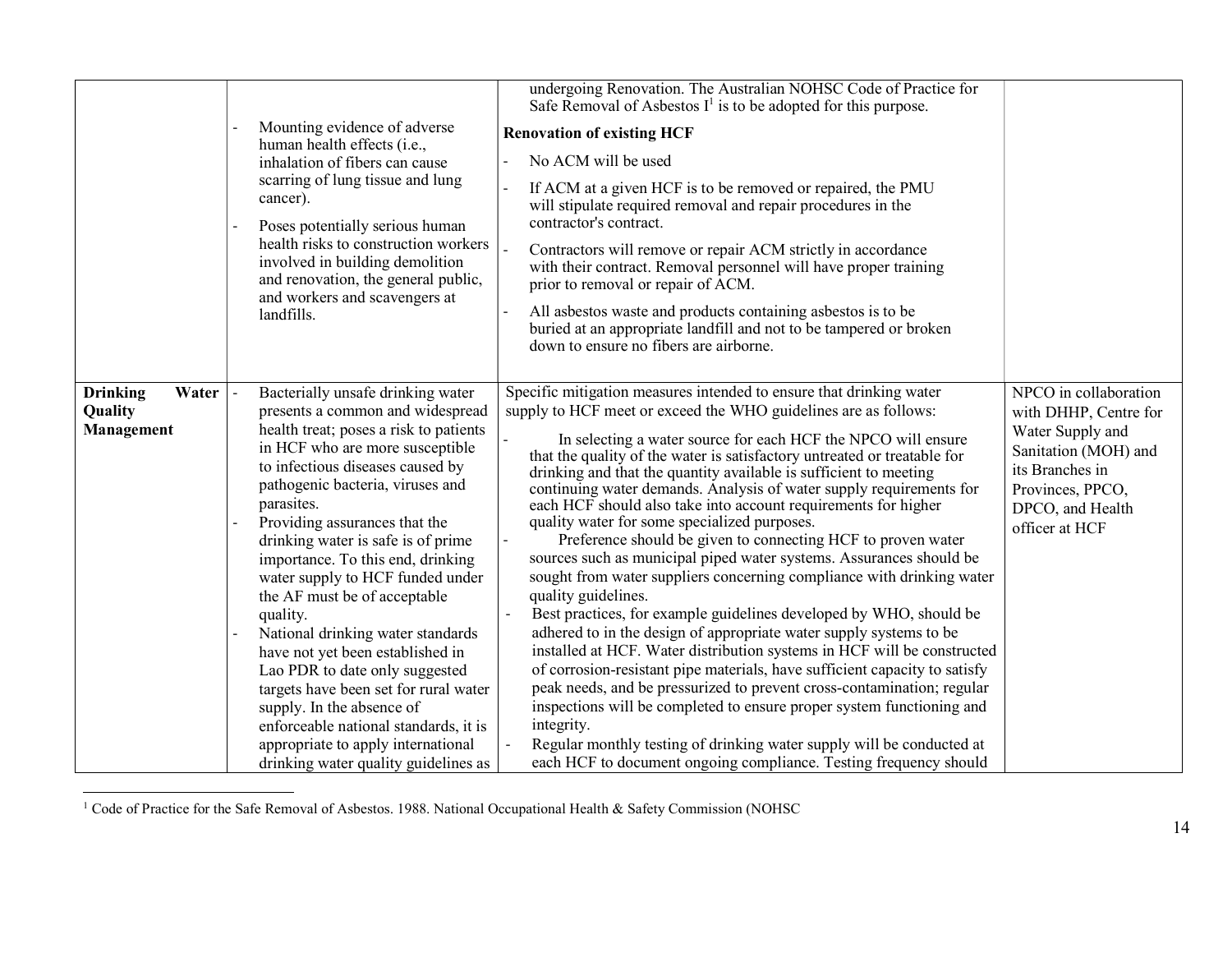| recommended by WHO. Proposed        | reflect the reliability of water supply more frequent testing will be         |  |
|-------------------------------------|-------------------------------------------------------------------------------|--|
| interim monitoring parameters       | necessary if there is the likelihood of an exceedance of any parameter.       |  |
| shown in Table 1 are consistent     | In finalizing water quality monitoring requirements, the PMU should           |  |
| with existing national guidelines   | consider logistical considerations relating to testing frequency and          |  |
| for rural drinking water supply.    | provide guidelines to HCF relating to the collection and testing of water     |  |
|                                     | samples, and reporting of results.                                            |  |
| Arsenic can cause skill disorders,  | If the testing results at any HCF show non-compliance then the cause of       |  |
| respiratory, cardiovascular,        | an exceedance will be investigated and appropriate corrective measures        |  |
| immune, reproductive,               | taken. Treatment systems will be installed as necessary to remove             |  |
| gastrointestinal and nervous system | harmful constituents such as pathogens and impurities. Water treatment        |  |
| ailments                            | processes applied should take into account the quality and nature of          |  |
|                                     | water supply sources, with the intensity of treatment depending on the        |  |
|                                     | degree of contamination.                                                      |  |
| WHO/UNICEF: interim standard        | At locations lacking access to reliable and safe piped water supply, an       |  |
| for arsenic O.Olmgll                | evaluation of alternative water sources such as ground or surface water       |  |
|                                     | (e.g., natural spring, flowing river, or lake) or bottled drinking water      |  |
|                                     | will be completed. Factors to be considered on a case-by-case basis are:      |  |
|                                     | (i) whether available water sources meet water quality guidelines, (ii)       |  |
|                                     | the technical feasibility of treating a water source to acceptable quality;   |  |
|                                     | and (iii) installation costs and operational expenses. Where ground           |  |
|                                     | water and surface water does not meet guidelines or where treatment is        |  |
|                                     | not feasible or cost effective then bottled drinking water will be utilized   |  |
|                                     | and safeguards put in place with HCF to prevent consumption of                |  |
|                                     | drinking water from unsafe sources.                                           |  |
|                                     | It is essential that these parameters be revisited regularly by the NPCO      |  |
|                                     | in consultation with responsible authorities to ensure the HGNDP-AF           |  |
|                                     | monitoring remain current and relevant. Particular attention should be        |  |
|                                     | given to tracking proposed new standards for urban piped water supply,        |  |
|                                     | as these would supersede the WHO guidelines. Similarly, once existing         |  |
|                                     | national guidelines for rural water supply become standards these             |  |
|                                     | should be applied.                                                            |  |
|                                     | To ensure consistent application of proven treatment technologies, it is<br>٠ |  |
|                                     | recommended that standardized, detailed technical guidelines and              |  |
|                                     | design specifications be developed by the NPCO to be followed in HCF          |  |
|                                     | construction and procurement.                                                 |  |
|                                     |                                                                               |  |
|                                     | Mitigation and remedial measures applicable when high arsenic levels are      |  |
|                                     | found in a drinking water source include:                                     |  |
|                                     |                                                                               |  |
|                                     |                                                                               |  |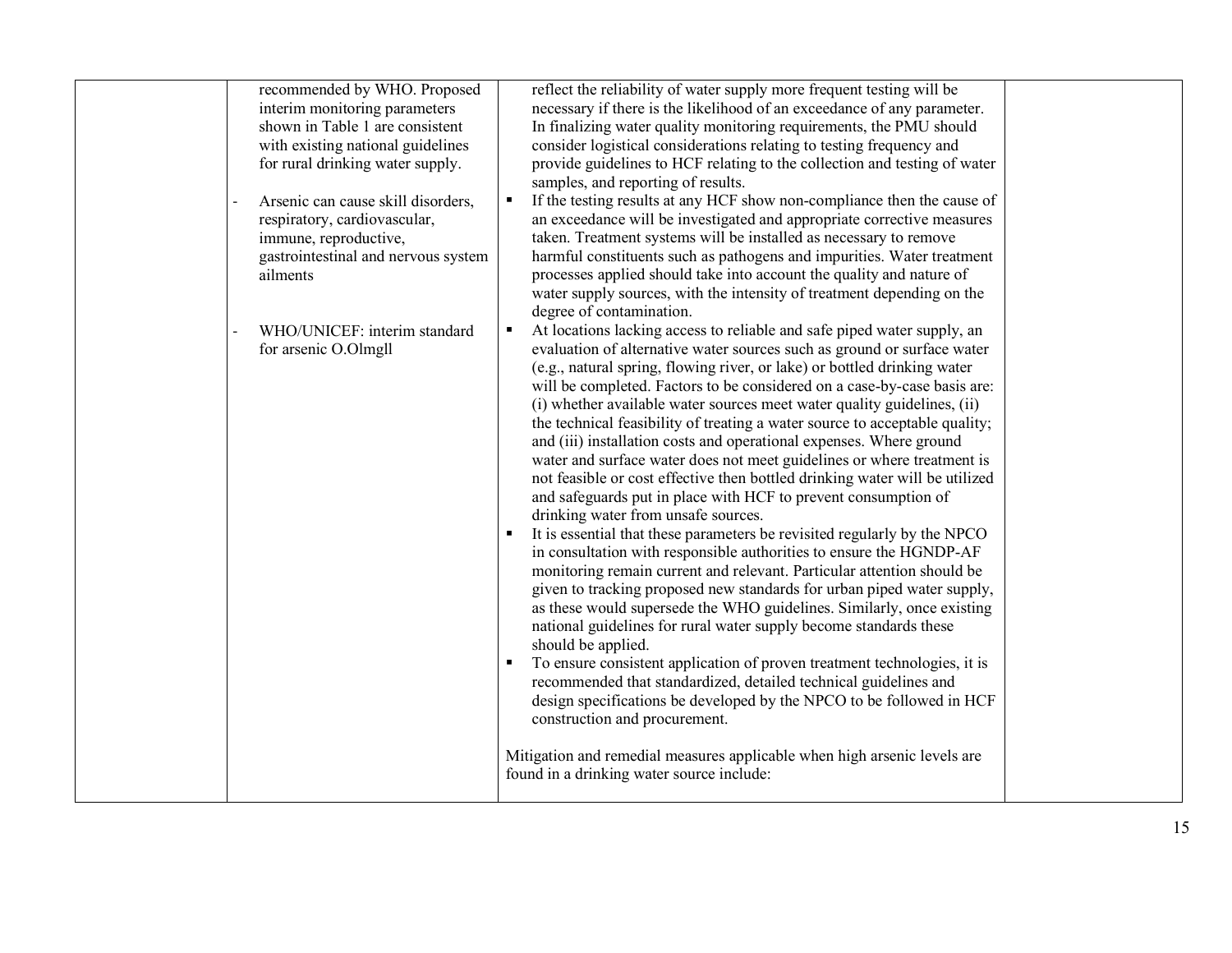| Investigate the possibility of digging deeper tube wells (i.e., water from<br>deeper than 25m is generally safe and potable) to access better quality<br>water.                                                                                                                                |  |
|------------------------------------------------------------------------------------------------------------------------------------------------------------------------------------------------------------------------------------------------------------------------------------------------|--|
| Extending water supply to HCF from proven water sources such as<br>municipal piped water supply or pumping from other safe wells.                                                                                                                                                              |  |
| Substitution of alternative low-arsenic sources of drinking water such as<br>rainwater or potable surface water where available and appropriate.                                                                                                                                               |  |
| Water containing elevated arsenic is reserved for non-drinking purposes<br>such laundry and sanitary uses. Water from safe wells surface water sources<br>or bottled water purchased from commercial certified suppliers is used<br>exclusively for consumption by patients and HCF personnel. |  |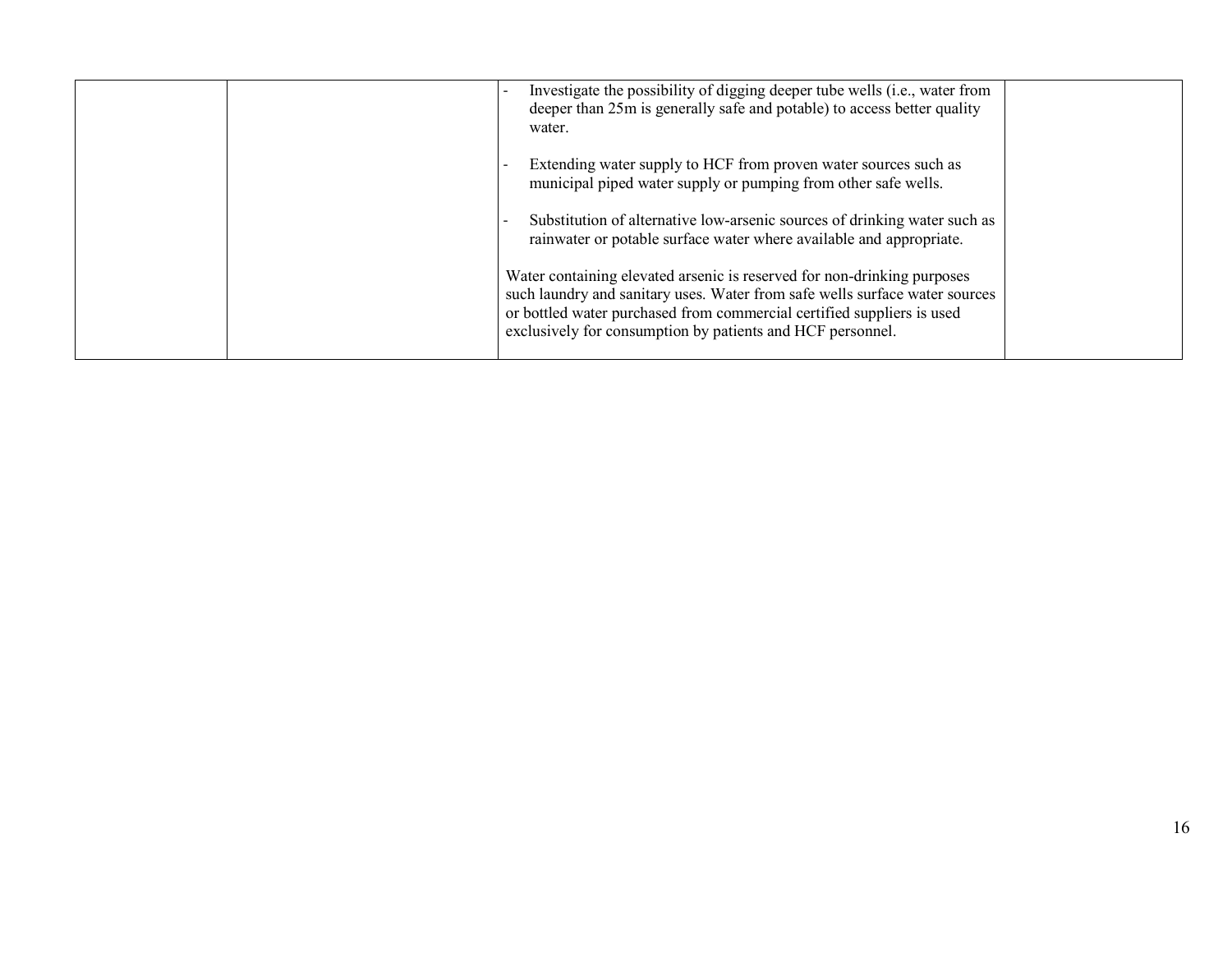# 7. Capacity Building

21. To ensure the satisfactory application of best HCW management practices, therefore necessary resources will be allocated to capacity building at HCF funded under the DLIs approach of the HGNDP-AF. Capacity building will focus on: raising awareness among Health officers HCF of occupational health and environment issues; and providing refreshing training in best HCW handling and disposal practices. It is considered essential that training be targeted at all Health officers at HCF in the 14 Project Provinces (i.e., both health care personnel, and auxiliary and support staff) to avoid lapses in HCW practices during daily operations. To ensure that HCW management guideline are available at all HCF at the national, provincial and district levels.

# 8. Monitoring and Evaluation

22. Monitoring and Evaluation of HCW management, water quality, small renovation and operations at HCF will be undertaken by the HGNDP Project Coordination Offices at all levels to ensure that regulatory reporting requirements are met and to demonstrate good environmental performance on an ongoing basis. Particular attention will be given to tracking and evaluating solid and liquid waste management and water quality control practices. Primary responsibility for monitoring of daily operations will rest with individual HCF, with the NPCO providing oversight to ensure full compliance with reporting requirements and timely submission of necessary reports to MOH steering committee.

23. The HGNDP has a monitoring and evaluation system which is based on an agreed project results framework. The framework consists of six project development indicators and eight intermediate result indicators. Most of the indicators could be monitored and evaluated through a web-based system (DHIS2). Environment safeguard activities will be monitored under provincial DLI 6 – Supervisory Check List for improving quality of HCF. M&E results will be included in semi-annual reports then shared with the World Bank.

## 9. Budget and Disclosure

24. Budget for implementation of environmental safeguard activities in this EPM will be allocated from provincial DLI 6. Project provinces will include the allocation in their annual budget plan then submit to NPCO for review and Department of Planning and International Coordination for approval.

25. Original EMP prepared for the Health Services Improvement Project (HSIP) which the MOH adopted, disclosed and implemented since 2006. The first updated was made for HSIP-AF in 2014 which already in the public domain. This revised EMP is specifically for HGNDP. It was agreed that the revised EMP will be made available to all HCF and PHO/PPCO, DHO/DPCO in the 14 Project Provinces in an appropriate form and manner. It will be made available in both Lao and English, and will be disclosed on the Ministry's website as well as in local newspapers.